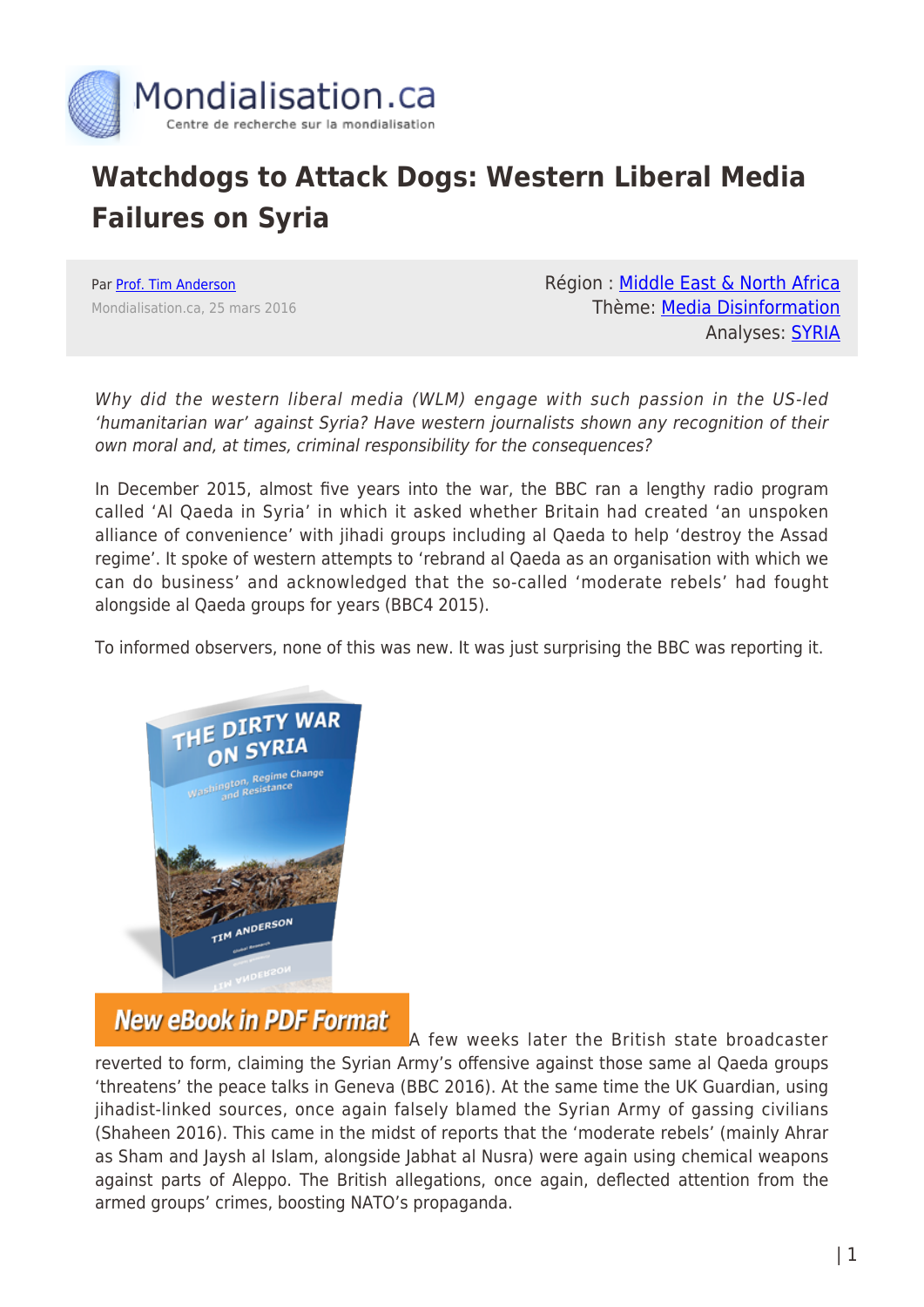## [Click image to order Tim Anderson's international best-seller directly from Global Research](https://store.globalresearch.ca/store/the-dirty-war-on-syria-washington-regime-change-and-resistance-pdf/)

How does the entrenched bias of these media channels reflect on the claimed purpose of the WLM, which pretends not to be a cheer squad for its government's latest war? The WLM maintains the idea of a 'watchdog' role, an independent voice that somehow assists social accountability. Yet it is precisely this liberal media that has projected the greatest enthusiasm for the recent 'humanitarian wars' on Libya and Syria. Critical faculties were switched off.

They did this by constant reliance on partisan sources, such as the UK-based Rami Abdul Rahman (the self-styled Syrian Observatory on Human Rights), the US-based Human Rights Watch (HRW) and Amnesty International (USA), the latter two firmly embedded in a 'revolving door' relationship with the US State Department, at least under Democrat administrations (Alternet 2014; Wright and Rowley 2012; Anderson 2016: Ch. 7).

Amnesty International relies on data from another partisan body, the Violations Documentation Center (VDC), whose body counts have no real verification. The VDC has noted some dead ISIS fighters as 'martyrs', exposing its sympathies (Sterling 2015).

| From watchdogs to attack dogs: the western liberal media on Syria |                                                  |
|-------------------------------------------------------------------|--------------------------------------------------|
| Joined the western 'civilising missions' to                       | Pretend that sectarian fanatics are 'rebels', or |
| overthrow governments in Libya and Syria                          | 'revolutionaries' in a 'civil war'               |
| Constant use of partisan sources, like the UK                     | Repeat false claims against Syrian Army well     |
| 'Syrian Observatory', 'Human Rights Watch'                        | after those claims are disproven                 |
| Promoted 'false flag' massacres, encouraging                      | At times, engage directly in cover-ups and the   |
| further sectarian atrocities                                      | fabrication of evidence for war propaganda       |
| Pretend the US and its allies do not support al                   | Presenting extremists as 'moderates', helped     |
| Qaeda / ISIS, after multiple US admissions                        | aggravate and prolong the dirty war on Syria     |

The implications of the WLM's campaigning zeal are far worse than simply some distorted stories. To consistently misrepresent dirty wars with proxy armies as simply a 'civil war', while barracking for 'humanitarian intervention', can lead to active collaboration with war crimes.

Let's look some examples, in context.

For years there has been constant, daily repetition of claims that the Syrian Army was killing 'civilians'. On the other side, 'rebels' backed by 'activists' were said to be struggling against a tyrannical and illegitimate 'regime'. The language was always partisan, as were the sources.

Yet evidence shows very clearly that armed attacks on Syrian soldiers, cities and civilians have been led by al Qaeda groups, from the very beginning, and that western governments have known this. Regardless, the western liberal media acted as megaphones for the false stories.

For example, in May 2011, well before ISIS came to Syria, the genocidal slogan 'Christians to Beirut, Alawis to the tomb' was reported (Blanford 2011), chanted in the city of Homs by the Farouq Brigade, the largest 'Free Syrian Army' (FSA) group. At the same time Syrian Salafi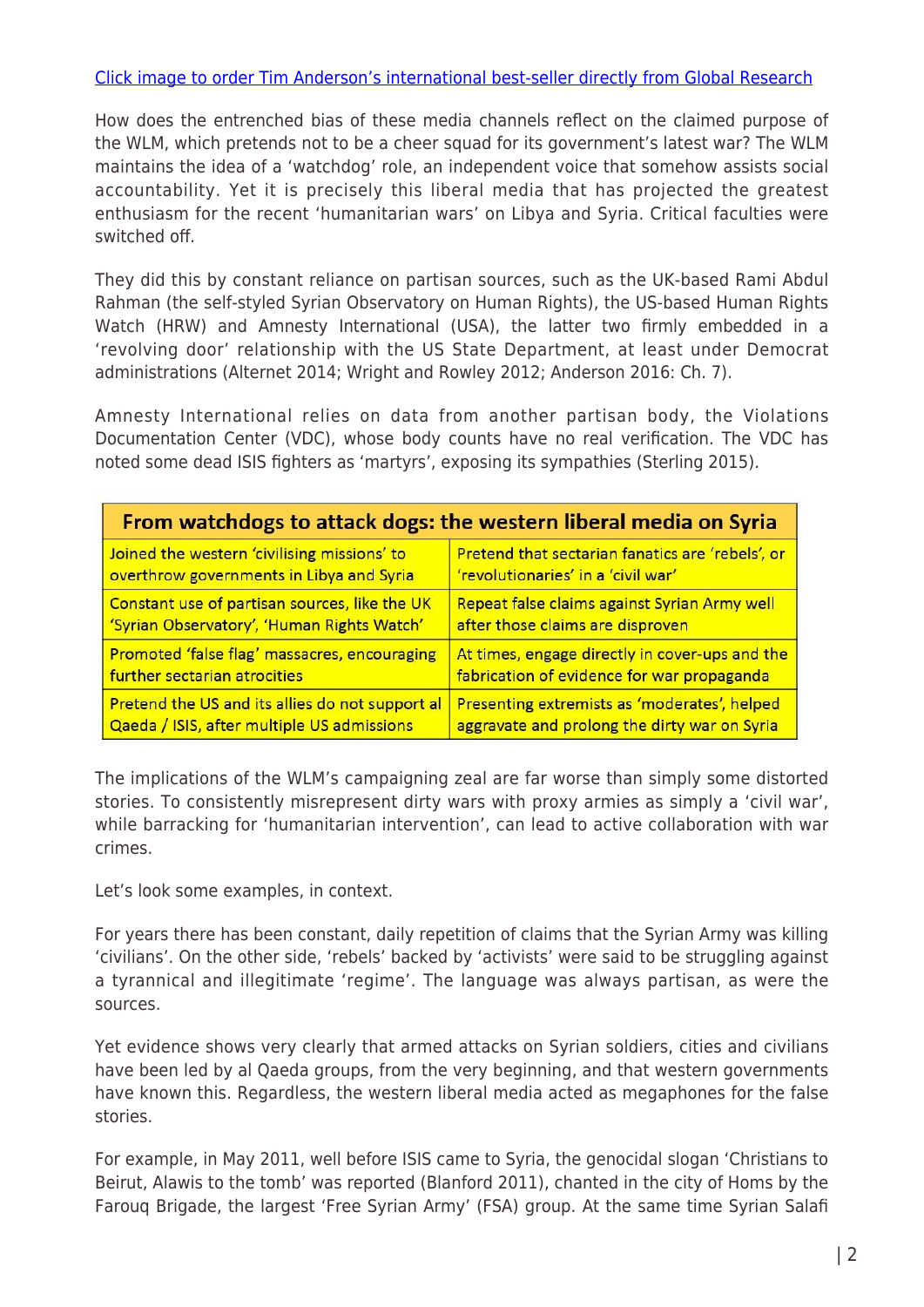leader Adnan Arour, declared 'we shall mince [the Alawites] in meat grinders and feed their flesh to the dogs' (MEMRITV 2011). All through this period the WLM was chanting 'peaceful protestors'.

Farouq was joined in Homs by foreign jihadis from Jabhat al Nusra, their foreign al Qaeda support group, and both engaged in a series of sectarian massacres, often falsely blaming them on the Syrian Army (Anderson 2015). By early 2012 the Christian media was reporting large scale ethnic cleansing in the Homs area as 'Al-Qaeda-linked Islamist forces seize a golden opportunity to terrorize infidels with impunity' (Crimi 2012).

During most of this time the WLM stuck with the White House and Human Rights Watch (HRW) story that Syrian security forces had been massacring 'unarmed protestors', that the Syrian people 'had no choice' but to take up arms, with this 'protest movement' having been 'overwhelmingly peaceful until September 2011' (HRW 2011, HRW 2012). Based on that argument, NATO countries proceeded to arm the 'peaceful protestors'.

Important contradictions emerged in the western governments' war stories, but the WLM ignored them. The UN reported in early 2012 that there had been around 5,000 deaths, more than half of them from the military and security forces, to be specific: "478 police and 2,091 from the military and security forces" (OHCHR 2012: 2; Narwani 2014). So 'peaceful protestors' killed as many as 'the regime'? How was that possible? The WLM stuck with the official story.

Even after Syrian nun Mother Agnes Mariam had denounced 'false flag' crimes and reported on the recycling of photos of dead bodies (SANA 2011), and after western journalist Nir Rosen (2012) reported that the Islamist 'rebels' were dressing up their own casualties as 'civilians', the WLM stuck to its jihadist-linked sources, reporting that the Syrian Army was constantly targeting 'civilians'.

Western think tanks, too, trotted out the official war line. Backing what used to be called 'the supreme crime' of a war of aggression (these days 'regime change') became the ideological fulcrum. The WLM would not question successive justifications for war (humanitarian intervention, protective intervention), effectively blacklisting dissident commentators.

Western 'think tanks' fell into line. A September 2012 Quilliam Institute briefing claimed that 'The vast majority of the opposition fighters are legitimate nationalists fighting for the country's freedom and the establishment of a democratic state … most members within the FSA are pious rather than Islamists and are not motivated by sectarianism' (Benotman and Naseraldin 2012: 1). Similarly, in October 2012, the International Crisis Group, while recognising a Salafi strand in the fighters, spoke of 'a moderate Islamic tradition', suggesting that Farouq might be a secular group (ICG 2012: i, 6).

This was more than a year after Farouq had been blamed for the ethnic cleansing of Homs, had publicised its bombing of hospitals, had imposed an Islamic tax and had committed several massacres in the Homs area (Anderson 2016: Ch.6). As foreign jihadists poured in across the Turkish border, clearly with NATO approval, the WLM persisted, beyond all bounds of plausibility, with the 'civil war' and 'moderate rebels' story.

But the US government had better sources. Two months earlier US intelligence had reported that 'The Salafist, the Muslim Brotherhood and AQI [al Qaeda in Iraq = ISI] are the major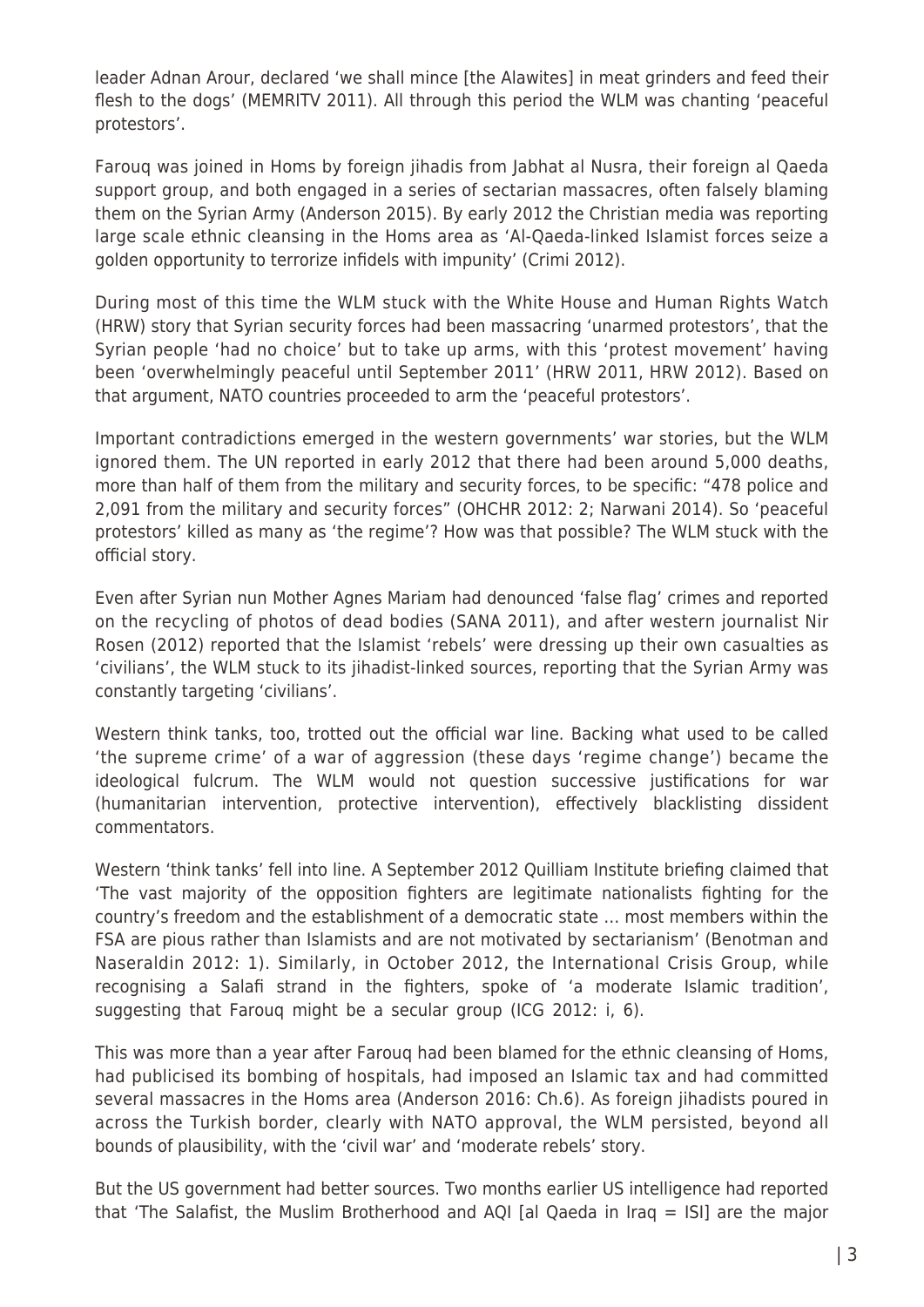forces driving the insurgency in Syria'. They want to create a 'Salafist principality in eastern Syria' and that was 'exactly' what NATO and the Gulf Monarchies want, 'in order to isolate the Syrian regime' (DIA 2012). This was well before ISIS came to Syria. Even after this cable was revealed, in 2014, the WLM did little to question the Washington line.

Created by the Bush administration in 2006 – to prevent Baghdad getting close to Tehran – and drawing on Saudi patronage, the Islamic State of Iraq (ISI) moved across into Syria in 2013. Despite the failure of a merger with Jabhat al Nusra, this second al Qaeda group began to collaborate with the NATO-backed FSA. In mid 2013 FSA commander Abdul Jabbar al-Okaidi (prominently photographed with the former US Ambassador to Syria, Robert Ford) joined forces with ISIS in the battle for Menagh airbase, in Aleppo Province. FSA man Al-Okaidi fought alongside ISIS leaders Abu Jandal (from Egypt) and Abu Omar al Shishani (UStrained, from Georgia) and was filmed celebrating victory with Abu Jandal (Anderson 2016: Chapter 6). Such facts were publicly available, through the jihadists' own online propaganda, but they barely made a dent in Washington's revised line: ISIS was the new evil and the western-backed 'moderate rebels' were fighting them.

False allegations against the Syrian Army blocked sympathy amongst WLMN audiences for all Syrians who were fighting to defend their country from foreign-backed terrorists. One of the first 'false flag' massacres, created to incite a Libyan-styled foreign intervention, was the terrible Houla massacre of May 2012. More than 100 mostly pro-government villagers (some of whom had participated in the recent congress elections) were killed after the Syrian Army drove jihadists out of nearby Homs city. An initial UN team led by Dutch General Robert Mood went to Houla and found conflicting stories, in the then jihadistoccupied area. A second UN team, hastily convened and co-chaired by US diplomat Karen Koning AbuSayd, tried to blame un-named pro-government 'thugs'. They could not provide any motive, and ignored evidence from 15 independent witnesses who identified four local gunmen, two clans and a large Farouq FSA group led by Abdurrazzaq Tlass and Yahya Yusuf (Anderson 2015; Anderson 2016: Ch. 8). Syria was internationally sanctioned on the basis of these fabricated claims. But dissent at the Security Council prevented UN intervention.

Syria became the site of many similar 'false flag' incidents. Some were even exposed by western journalists, such as the 2012 FSA massacre of villagers at Aqrab (Homs) and of many hostages in Daraya (south Damascus). In both cases the Army was initially blamed, but western observers (Thompson 2012; Fisk 2012) reported convincingly that the al Qaeda groups were responsible.

The Western Liberal Media's dishonesty became criminal. The BBC assisted in the cover up of the March 2013 murder of Syria's most senior Sunni scholar, Sheikh Ramadan al Bouti. The Sheikh, a strong Syrian pluralist on religious matters, had spoken out against violent sectarianism. For that he had been branded, by the Islamists and the western media, as a 'Pro-Assad Cleric' (Mourtada and Gladstone 2013). That may have helped justify his murder. Jabhat al Nusra (al Qaeda) operatives set off a bomb in a Damascus mosque where Sheikh Bouti was speaking, killing him and more than 40 others. The terror group threatened to kill him, did kill him and then, as had been their habit, tried to blame the Syrian Government.

The social media smokescreen created by the sectarian killers was repeated and amplified by BBC journalist Jim Muir, who claimed 'it was inconceivable that such a small blast could have caused the death of around 50 people, as reported by state media.' Muir pointed to video which showed that Sheikh Bouti did not die immediately. The suggestion was that the attack was faked and the Government had somehow used a fake incident to kill the 'pro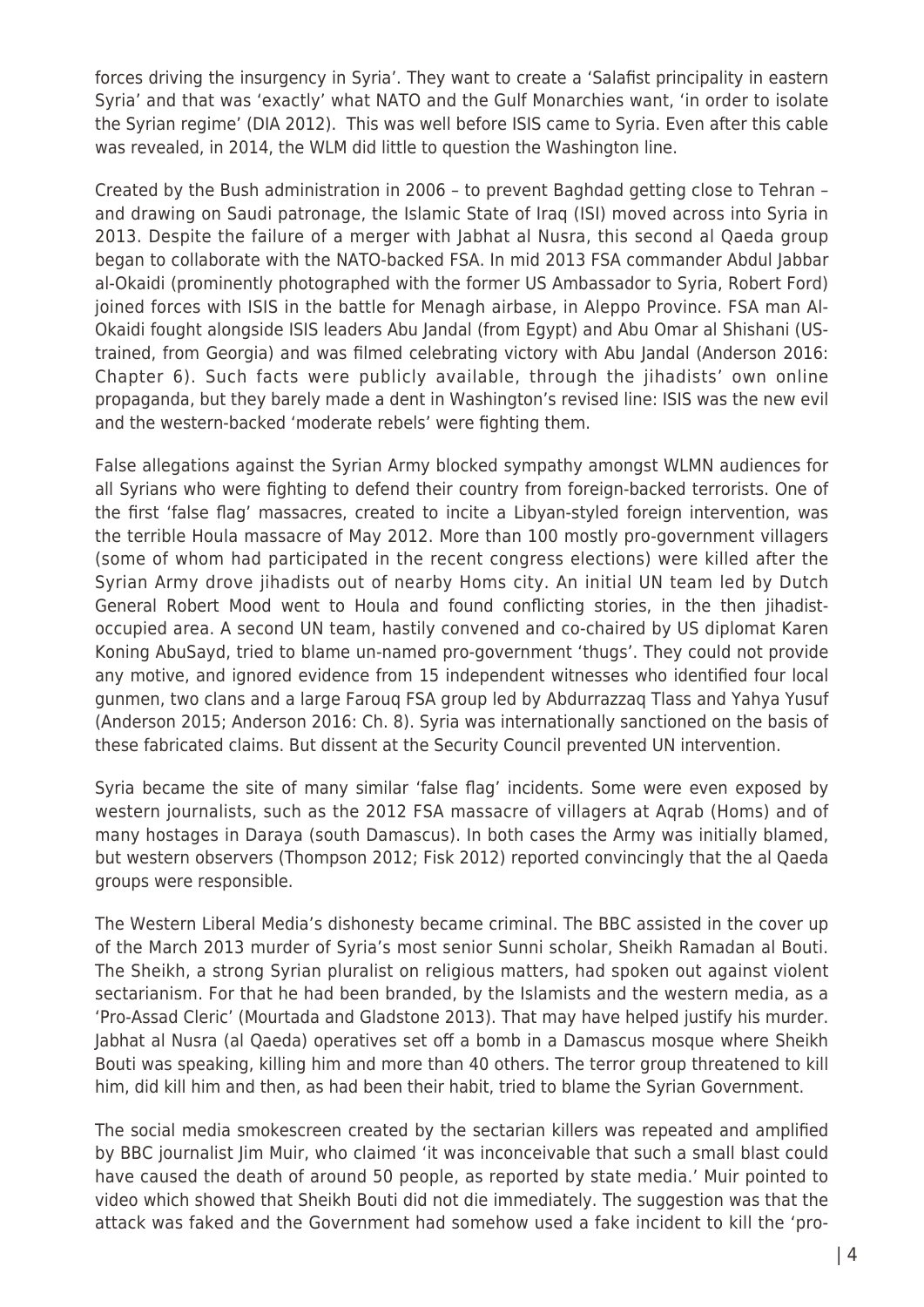Assad' Sheikh themselves (Muir 2013). Muir's insinuation was a disgraceful lie, a criminal attempt to cover up mass murder. More than forty people died. Photos of the mosque's blood soaked floor were widely published.

Later that year six Jabhat al Nusra terrorists were arrested and confessed on Syrian television to the murder in great detail, including how they sought a special fatwa from their sheikh to kill Muslims in a mosque. 'After Sheikh al Bouti criticised al Nusra operations in Syria we were ordered to kill him, due to a fatwa by the legislative general official of al Nusra Front', one of the group said (Syrian Alikhbaria 2013). Neither Muir nor the BBC retracted their story. By this time the British state was providing substantial material support to armed Syrian groups, including 'moderate rebels' working closely with Jabhat al Nusra (Hopkins 2014).

The western liberal media actively promoted a major chemical weapons incident staged by the sectarian groups in the East Ghouta (countryside Damascus) in August 2013. Long after an array of independent evidence disproved allegations that the Syrian Army was responsible, the WLM repeated these false claims. That incident, complete with video of drugged or dead children, did involve real chemical weapons. An unknown number were killed; 1,400 un-named victims were mentioned, but only eight bodies were reported buried (ISTEAMS 2013).

At the time of this incident, UN chemical weapons inspectors were in Syria at the invitation of the Syrian Government, to investigate the al Qaeda groups' use of sarin gas in Khan al-Asal, near Aleppo. Those same groups used the occasion to divert attention from that incident, stage another attack and blame it on the government.

Yet the government had no plausible motive. Further, studies by US experts at MIT showed the rockets to have a much shorter range than was suggested. The final report by Lloyd and Postol (2014) was fatal to the US story. It concluded that the rockets 'could not possibly have been fired at East Ghouta from the 'heart', or from the eastern edge, of the Syrian Government controlled area shown in the intelligence map published by the White House on August 30, 2013'.

US intelligence sources confirmed this. Veteran North American journalist Seymour Hersh (2013) interviewed US agents and concluded that Washington's claims on the evidence had been fabricated. He found "intense concern" and anger amongst US agents over "the deliberate manipulation of intelligence". Other reports from Syria (e.g. Gavlak and Ababneh 2013; ISTEAMS 2013) further exposed the fabrication.

The independent evidence was overwhelming and inescapable: chemical weapons had been used in East Ghouta, but the charges against the Syrian Army were fabricated. Logically this meant that the al Qaeda groups based in the East Ghouta (Jabhat al Nusra, Jaysh al Islam and Ahrar as Sham) had staged the attack, to blame the Army in an attempt to attract greater foreign military support.

Regardless of this evidence, the western media in general, and the WLM in particular, endlessly recycled the lie that the Syrian Army and the Syrian President 'gassed children' in the East Ghouta. So, for example, Anne Gearan at the Washington Post (19 June 2014) claimed repeatedly that the Syrian Government had used chemical weapons. Michael Crowley at Time magazine (26 June 2014) wrote 'President Bashar al Assad murdered civilians with nerve gas last year', while Jon Snow at the UK's Channel Four (4 September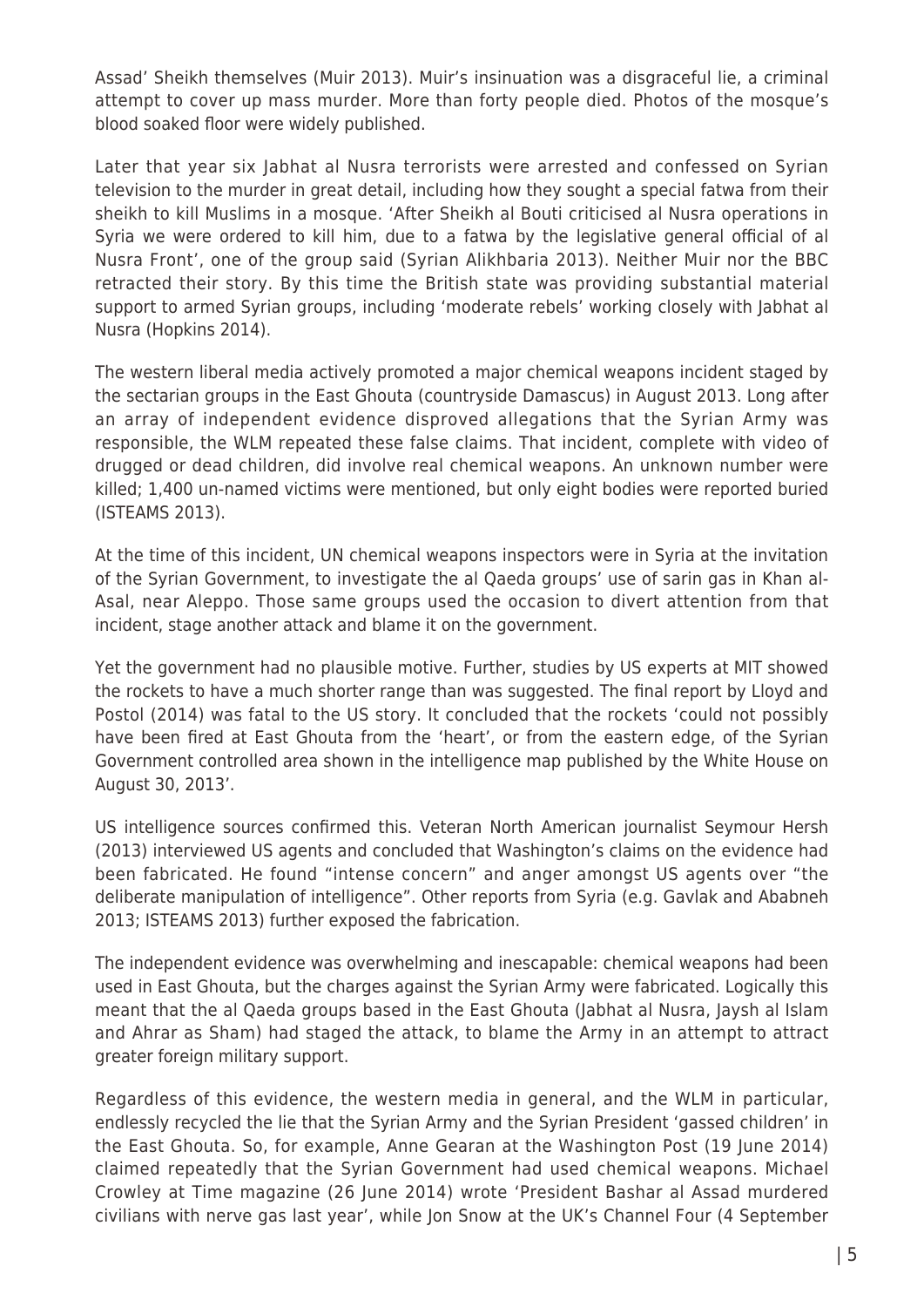2014) claimed 'It's only one year ago that chemical weapons were used by Syrian forces on its own population'. Ruth Sherlock at the UK Telegraph (10 September 2014) falsely claimed that 'Bashar al Assad's regime made 'systematic' use of chemical weapons against Syrian civilians'. All these stories were false and in reckless disregard of the evidence.

The fake claims carried on for years. The UK Guardian (14 March 2016) repeated the East Ghouta claims, adding it to other alleged Syrian government 'chemical weapons attacks', citing a report by the US-based Syrian American Medical Society (Shaheen 2016). SAMS is an Ohio-based partisan group which had also made false claims about Russia bombing hospitals in the terrorist held areas; the Red Cross did not support those allegations (RT 2015). Another front group, 'Physicians for Human Rights', falsely blamed the Syria Government for bombing al Kindi hospital in Aleppo. In fact, Jabhat al Nusra published video of its destruction of this hospital, using truck bombs and crying out 'God is Great' (Anderson 2016: Chapters 7 and 11). At the time of the Guardian story the Turkish Government backed 'moderate rebels' were under fire for using chemical attacks on Kurdish areas of Aleppo (ARA News 2016). Nevertheless, Jeffrey Goldberg in The Atlantic ('The Obama Doctrine', April 2016) repeated the East Ghouta lie: 'In the Damascus suburb of Ghouta … Assad's army had murdered more than 1,400 civilians with sarin gas'.

In context of a war where it was well known that the US President had announced a military attack would follow any Syrian use of chemical weapons, these repeated fabrications amount to propaganda for war, itself an international war crime. Whether through malice or laziness, this is an exceptionally grave crime and, were there an independent tribunal, would attract severe penalties.

Another example of active BBC collusion in fabrications was brought to light by British man Robert Stuart, who pursued the British broadcaster over a 30 September 2013 documentary titled 'Saving Syria's Children'. That story and linked news reports claimed the Syrian Army had launched an incendiary bomb attack on a school', using 'napalm' or chemical weapons. The attack was said to be on 26 August 2013 in Urm Al-Kubra, Aleppo, just days after the East Ghouta incident. The BBC made use of prominent anti-Syrian Doctor Rola Hallam. But the 'evidence' was once again fabricated.

This was not simply a case of a story being compromised by partisan sources. The video was filmed by BBC staff and associates at a hospital near the school. Stuart presents evidence to show this footage was 'largely, if not entirely, staged'. Experts examined the footage and say, effectively, that the portrayed burns victims are actors and not burns victims. Further, the audio track of Dr Hallam's claims (she wore a surgical mask) was edited and her words changed between different versions of the video. Stuart (2013; 2015) has pursued the BBC over this fabrication, posting a catalogue of evidence online.

Just before a Geneva peace conference in January 2014, the tiny petro-monarchy of Qatar, a major sponsor of armed groups in Syria, released a report it had purchased from some British lawyers. The report showed thousands of photos of dead bodies, presenting an anonymous witness 'Caesar' who claimed these were victims of mass torture and murder by the Syrian Government. After two years of mass exposure of Qatar's report, backed by US and Israeli groups, no WLM channel proved capable of pointing out one obvious fact: half the photos were of Syrian soldiers and other victims of terrorism.

The State Department linked group Human Rights Watch, which was given special access to the 'Caesar' archive, admitted that almost half the photos (24,568 of 53,275), at face value,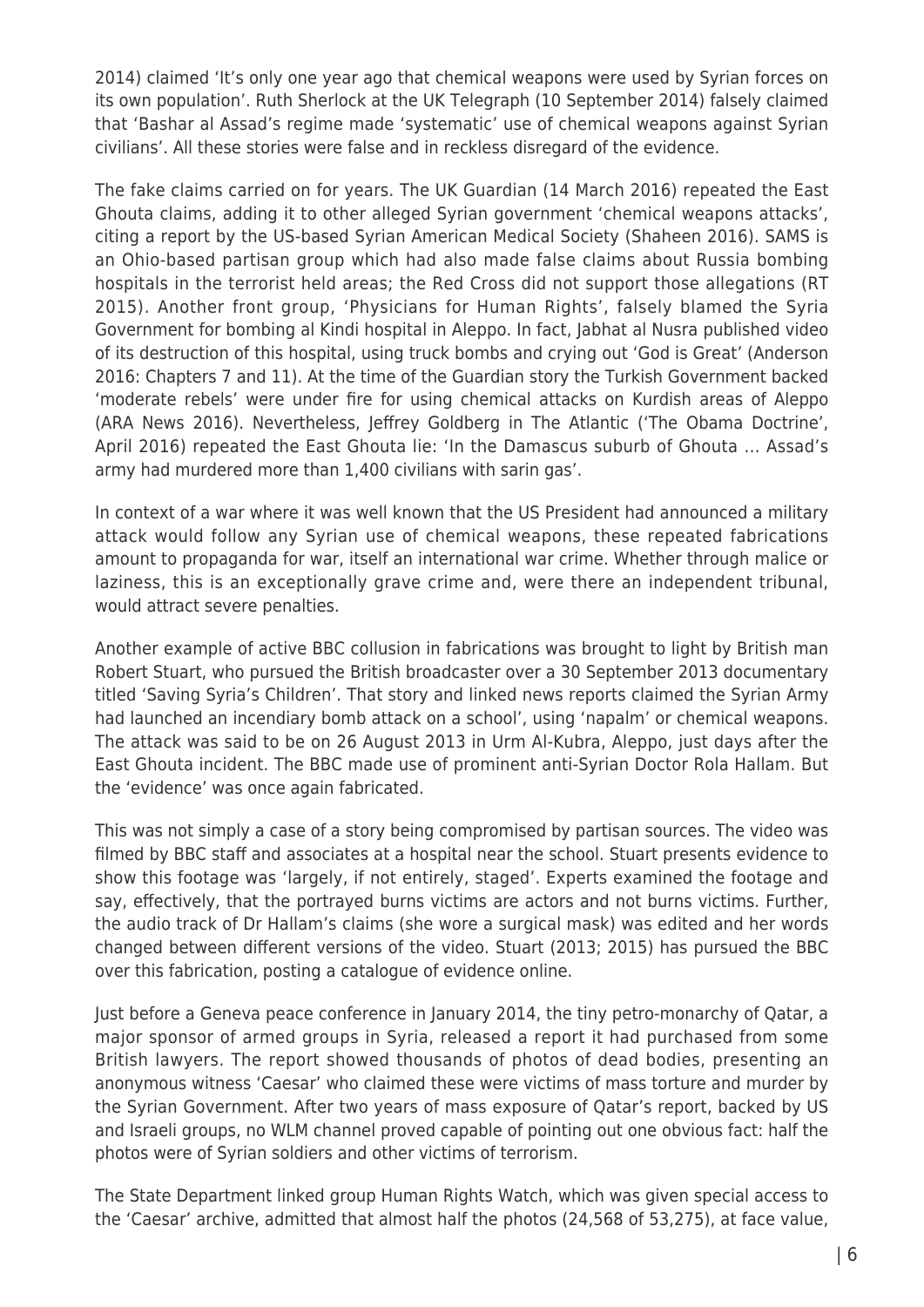showed: "dead army soldiers or members of the security forces" and "crime scene photographs taken in the aftermath of attacks … [from] several categories of incidents including the aftermath of explosions, assassinations of security officers, fires, and car bombs" (HRW 2015: 2-3). However HRW thereafter ignored all those photos and discussed the rest – those said to have died 'in government detention'. So at the outset of a report subtitled 'Mass Deaths and Torture in Syria's Detention Facilities', HRW selectively ignored 46% of photos which did not fit its theme.

It took another genuinely independent report to point out this extraordinary selectivity, and that many of the dead in the remaining 54% of photos had clearly not died in custody. There was evidence that some had died in conflict, others in hospital (after receiving treatment), while other bodies had been picked up after decomposing. Further, 'thousands' of the photos had been manipulated to obscure notations (Sterling 2016). That is, these were the records of hospital morgues during a war, with a wide variety of deaths and no single or reliable explanation of how they had died. Yet the UK law firm Carter Ruck, Human Rights Watch and much of the western media, simply and dishonestly asserted these were all or mainly deaths in government custody. The WLM showed no sign of even the most basic investigation, as suggested by its self-styled 'watchdog' role.

The BBC's December 2015 admission that Britain was in 'an unspoken alliance' with al Qaeda groups 'to destroy the Assad regime' came 18 months after senior US officials (Vice President Joe Biden, Army chief Martin Dempsey and Senate Armed Forces chair Lindsay Graham) had admitted that their regional allies the Saudis, Turkey and Qatar were funding terrorist groups including ISIS (Anderson 2016: Ch.12). Biden and Graham blamed Turkey and the Saudis for throwing arms and money at anyone who would fight Assad. Graham pointed out 'they fund [ISIS] because the Free Syrian Army couldn't fight Assad, they were trying to beat Assad' (Rothman 2014).

One full year after those senior officials admitted that their closest allies were financing ISIS, specifically to overthrow President Assad, the WLM continued to blame the Syrian President for ISIS. For example, Dominic Tierney in The Atlantic, whether stupidly or dishonestly, claimed 'the Syrian dictator's sinister plan … it seems, is to deliberately aid the rise of ISIS—what I call the devil's gambit' (Tierney 2015). Undeterred, western governments and the compliant western media kept asserting the fiction that their 'moderate rebels' were being armed to fight ISIS. In fact, throughout 2014-2015, thousands of US-armed mercenaries defected to Jabhat al Nusra and ISIS, along with their US weapons (Anderson 2016: Chapter 12).

The western liberal media spectacularly failed in its self-proclaimed watchdog role and, at times, engaged directly in fabrications to assist the western governments and their al Qaeda proxy armies. They did not simply fail to investigate the 'false flag' massacres of the western-backed groups, their complicity encouraged further massacres. They ignored the exposed 'false flag' massacres (e.g. in Daraya and Aqrab) and repeated the faked claims (e.g. East Ghouta) even when multiple sources of independent evidence had destroyed those claims.

Constant repetition of lies that the Syrian Army was 'targeting civilians' and 'gassing children', emboldened the al Qaeda groups, encouraging further atrocities and making any peace settlement much more difficult. The steady stream of lies and systematic reliance on partisan sources – such as the 'Syrian Observatory of Human Rights' – has aggravated and prolonged the dirty war on Syria. The western liberal media acted not as 'watchdogs' but as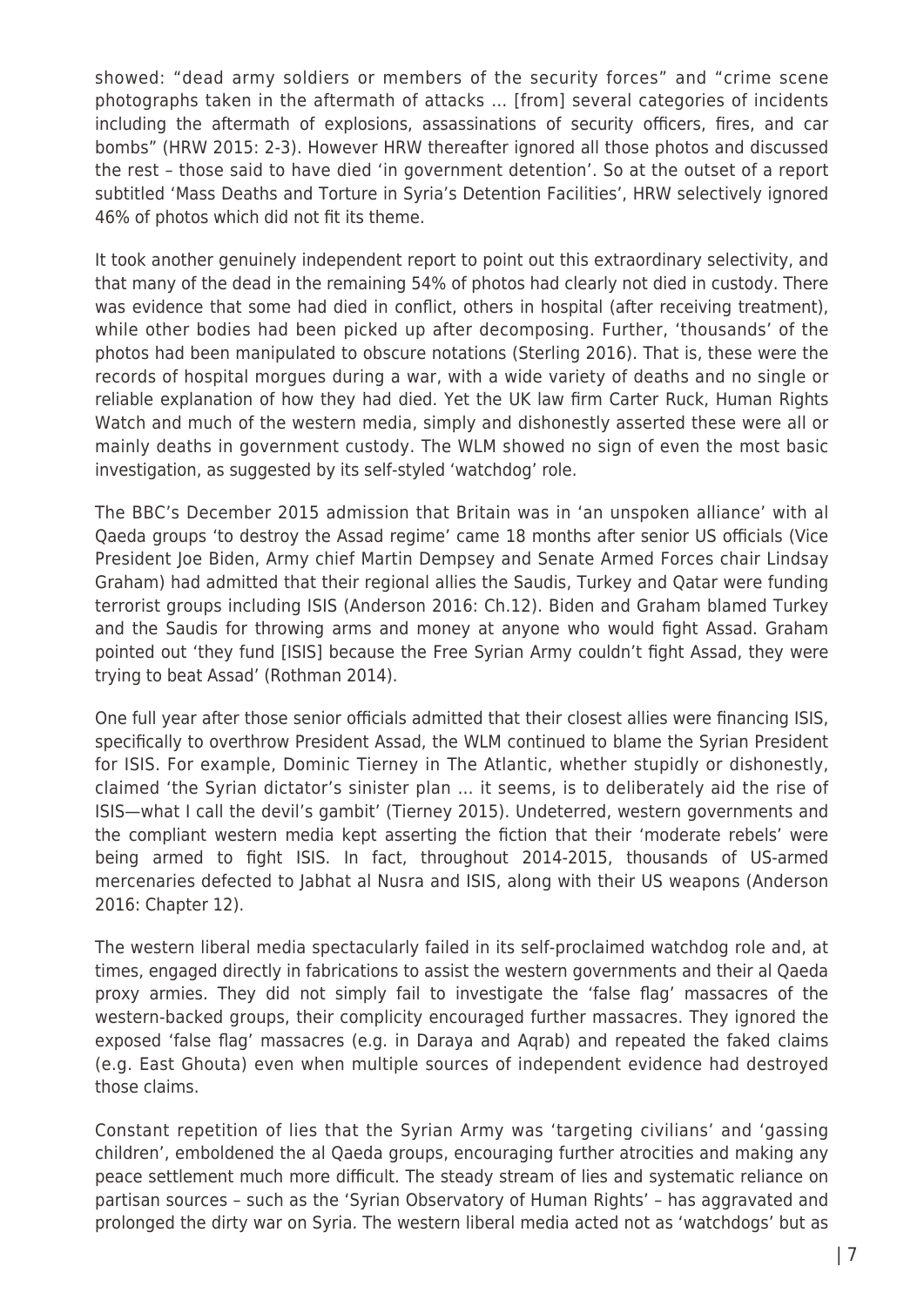'attack dogs', compliant creatures of their governments.

A number of the references in this article are to the author's book The Dirty War on Syria: Washington, Regime Change and Resistance, available at Global Research, here: [http://www.globalresearch.ca/the-dirty-war-on-syria-washington-regime-change-and-resistan](http://www.globalresearch.ca/the-dirty-war-on-syria-washington-regime-change-and-resistance/5504372) [ce/5504372](http://www.globalresearch.ca/the-dirty-war-on-syria-washington-regime-change-and-resistance/5504372)

References:

Alternet (2014) 'Nobel Peace Laureates to Human Rights Watch: Close Your Revolving Door to U.S. Government', 12 May, online: [http://www.alternet.org/world/nobel-peace-laureates-human-rights-watch-close-your-revolving-d](http://www.alternet.org/world/nobel-peace-laureates-human-rights-watch-close-your-revolving-door-us-government) [oor-us-government](http://www.alternet.org/world/nobel-peace-laureates-human-rights-watch-close-your-revolving-door-us-government)

Anderson, Tim (2015) 'The Houla Massacre Revisited', Global Research, 7 December, online: <http://www.globalresearch.ca/the-dirty-war-on-syria-the-houla-massacre-revisited/5493692>

Anderson, Tim (2016) The Dirty War on Syria: Washington, Regime Change and Resistance, Global Research, Montreal, online: [http://www.globalresearch.ca/the-dirty-war-on-syria-washington-regime-change-and-resistance/](http://www.globalresearch.ca/the-dirty-war-on-syria-washington-regime-change-and-resistance/5504372) [5504372](http://www.globalresearch.ca/the-dirty-war-on-syria-washington-regime-change-and-resistance/5504372)

ARA News (2016) 'Syrian Islamist rebels renew chemical attack on Kurdish district in Aleppo', 14 march, online: [http://aranews.net/2016/03/syrian-islamist-rebels-renew-chemical-attack-kurdish-district-aleppo](http://aranews.net/2016/03/syrian-islamist-rebels-renew-chemical-attack-kurdish-district-aleppo/) [/](http://aranews.net/2016/03/syrian-islamist-rebels-renew-chemical-attack-kurdish-district-aleppo/)

BBC4 (2015) 'Al Qaeda in Syria', BBC4 Report, 17 December, online: <http://www.bbc.co.uk/programmes/b06s0qy9>

BBC (2016) 'Syria conflict: Aleppo offensive threatens peace talks', BBC News, 3 February online:<http://www.bbc.com/news/world-middle-east-35482051>

Benotman, Noman and Emad Naseraldin (2012) 'The Jihadist Network in the Syrian Revolution, A Strategic Briefing', Quilliam Institute, 20 September, online: http://www.quilliamfoundation.org/press-releases/quilliam-releases-concept-paper-the-jihadist-n etwork-in-the-syrian-revolution/

Blanford, Nicholas (2011) 'Assad regime may be gaining upper hand in Syria', Christian Science Monitor, 13 may, online: [http://www.csmonitor.com/World/Middle-East/2011/0513/Assad-regime-may-be-gaining-upper-h](http://www.csmonitor.com/World/Middle-East/2011/0513/Assad-regime-may-be-gaining-upper-hand-in-Syria) [and-in-Syria](http://www.csmonitor.com/World/Middle-East/2011/0513/Assad-regime-may-be-gaining-upper-hand-in-Syria)

Crimi, Frank (2012) 'Ethnic Cleansing of Syrian Christians', Frontpagemag, 29 March, online:<http://www.frontpagemag.com/2012/frank-crimi/ethnic-cleansing-of-syrian-christians/>

DIA (2012) Intelligence Report 'R 050839Z Aug 2012' in Judicial Watch, Pgs. 287-293 (291) JW v DOD and State 14-812, 18 May, online: http://www.judicialwatch.org/document-archive/pgs-287-293-291-jw-v-dod-and-state-14-812-2/

Fisk, Robert (2012) 'Inside Daraya – how a failed prisoner swap turned into a massacre', 29 August: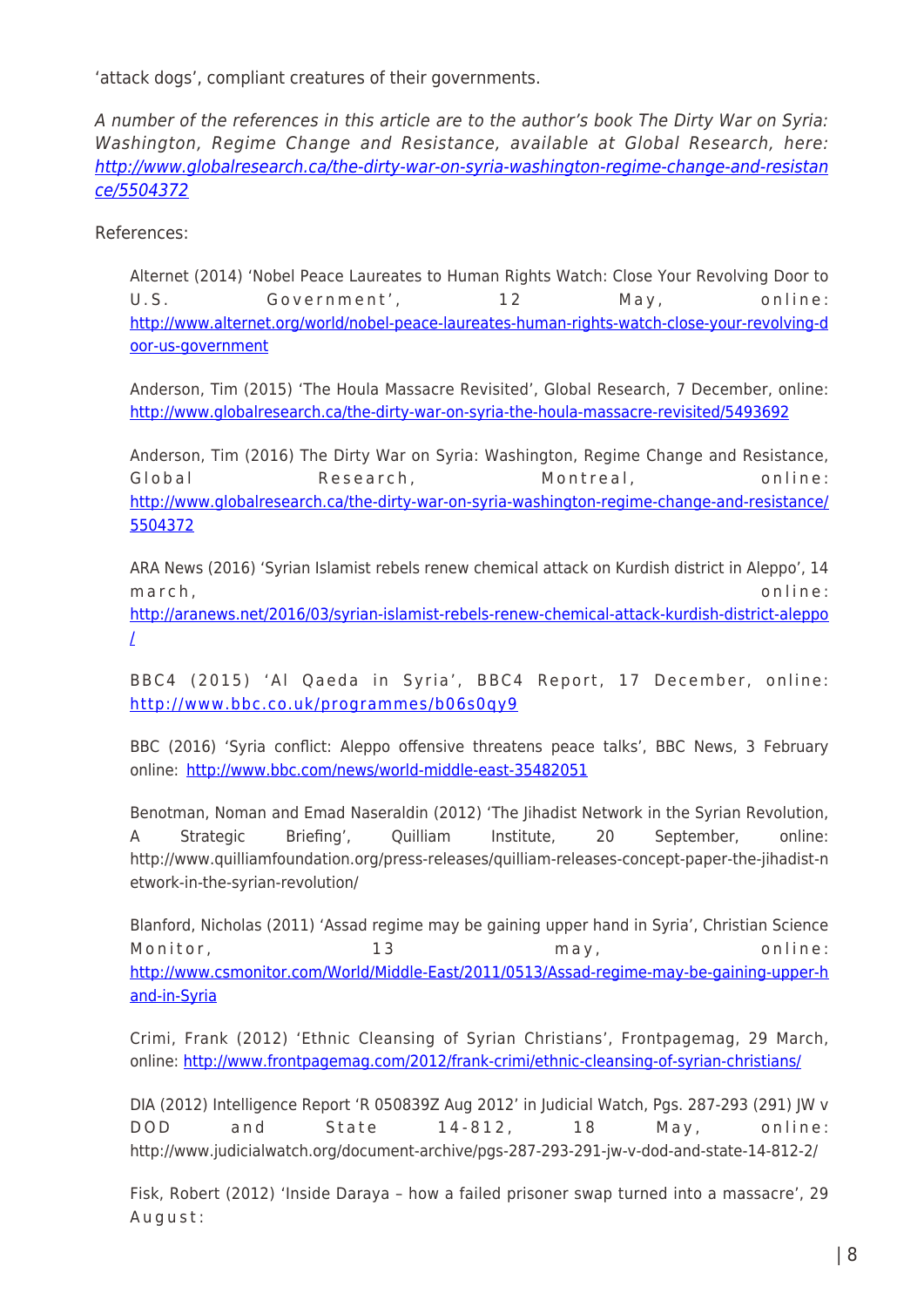[http://www.independent.co.uk/voices/commentators/fisk/robert-fisk-inside-daraya–how-a-failed](http://www.independent.co.uk/voices/commentators/fisk/robert-fisk-inside-daraya%E2%80%93how-a-failed-prisoner-swap-turned-into-a-massacre-8084727.html)[prisoner-swap-turned-into-a-massacre-8084727.html](http://www.independent.co.uk/voices/commentators/fisk/robert-fisk-inside-daraya%E2%80%93how-a-failed-prisoner-swap-turned-into-a-massacre-8084727.html)

Gavlak, Dale and Yahya Ababneh (2013) 'Syrians In Ghouta Claim Saudi-Supplied Rebels Behind Chemical Attack', MINT PRESS, August 29, online: http://www.mintpressnews.com/witnesses-of-gas-attack-say-saudis-supplied-rebels-with-chemic al-weapons/168135/

 Hopkins, Nick (2014) 'Syria conflict: UK planned to train and equip 100,000 rebels', BBC News, 3 July, online: <http://www.bbc.com/news/uk-28148943>

 HRW (2011) 'We've never seen such horror: crimes against humanity by Syrian Security Forces', Human Rights Watch, June, online:http://www.hrw.org/reports/2011/06/01/we-ve-never-seen-such-horror-0

HRW (2012) 'Open Letter to the Leaders of the Syrian Opposition, Human Rights Watch, Washington, 20 March, online:http://www.hrw.org/news/2012/03/20/open-letter-leaders-syrian-opposition

HRW (2015) 'If the Dead Could Speak: Mass Deaths and Torture in Syria's Detention Facilities', Washington,  $\overline{O}$  and  $\overline{O}$  and  $\overline{O}$  and  $\overline{O}$  and  $\overline{O}$  and  $\overline{O}$  and  $\overline{O}$  and  $\overline{O}$  and  $\overline{O}$  and  $\overline{O}$  and  $\overline{O}$  and  $\overline{O}$  and  $\overline{O}$  and  $\overline{O}$  and  $\overline{O}$  and  $\overline{O}$  and  $\$ 

[https://www.hrw.org/report/2015/12/16/if-dead-could-speak/mass-deaths-and-torture-syrias-det](https://www.hrw.org/report/2015/12/16/if-dead-could-speak/mass-deaths-and-torture-syrias-detention-facilities) [ention-facilities](https://www.hrw.org/report/2015/12/16/if-dead-could-speak/mass-deaths-and-torture-syrias-detention-facilities)

ICG (2012) 'Tentative Jihad: Syria's Fundamentalist Opposition', International Crisis Group, 12 October, online:

http://www.crisisgroup.org/~/media/Files/Middle%20East%20North%20Africa/Iraq%20Syria%20L ebanon/Syria/131-tentative-jihad-syrias-fundamentalist-opposition

ISTEAMS (2013) 'Independent Investigation of Syria Chemical Attack Videos and Child Abductions', 15 September, online: http://www.globalresearch.ca/STUDY\_THE\_VIDEOS\_THAT\_SPEAKS\_ABOUT\_CHEMICALS\_BETA\_VE RSION.pdf

Hersh, Seymour M. (2013) 'Whose Sarin?' London Review of Books, Vol. 35 No. 24, 19 December, 9-12, online: http://www.lrb.co.uk/v35/n24/seymour-m-hersh/whose-sarin

Lloyd, Richard and Theodore A. Postol (2014) 'Possible Implications of Faulty US Technical Intelligence in the Damascus Nerve Agent Attack of August 21, 2013', MIT, January 14, Washington **DC**, **online:**  $\mathsf{DC}$ , **online:** [https://www.documentcloud.org/documents/1006045-possible-implications-of-bad-intelligence.h](https://www.documentcloud.org/documents/1006045-possible-implications-of-bad-intelligence.html#storylink=relast) [tml#storylink=relast](https://www.documentcloud.org/documents/1006045-possible-implications-of-bad-intelligence.html#storylink=relast)

MEMRITV (2011) 'Syrian Sunni Cleric Threatens: "We Shall Mince [The Alawites] in Meat Grinders"', YouTube, 13 July, online:<https://www.youtube.com/watch?v=Bwz8i3osHww>

Mourtada, Rania and Rick Gladstone (2013) 'Pro-Assad Cleric Killed in Blast in Damascus', New York Times, March, online: [http://www.nytimes.com/2013/03/22/world/middleeast/senior-pro-assad-sunni-imam-in-syria-is](http://www.nytimes.com/2013/03/22/world/middleeast/senior-pro-assad-sunni-imam-in-syria-is-assassinated.html?_r=2&)[assassinated.html?\\_r=2&](http://www.nytimes.com/2013/03/22/world/middleeast/senior-pro-assad-sunni-imam-in-syria-is-assassinated.html?_r=2&)

Muir, Jim (2013) 'Syria 'death video' of Sheikh al Bouti poses questions', BBC, online: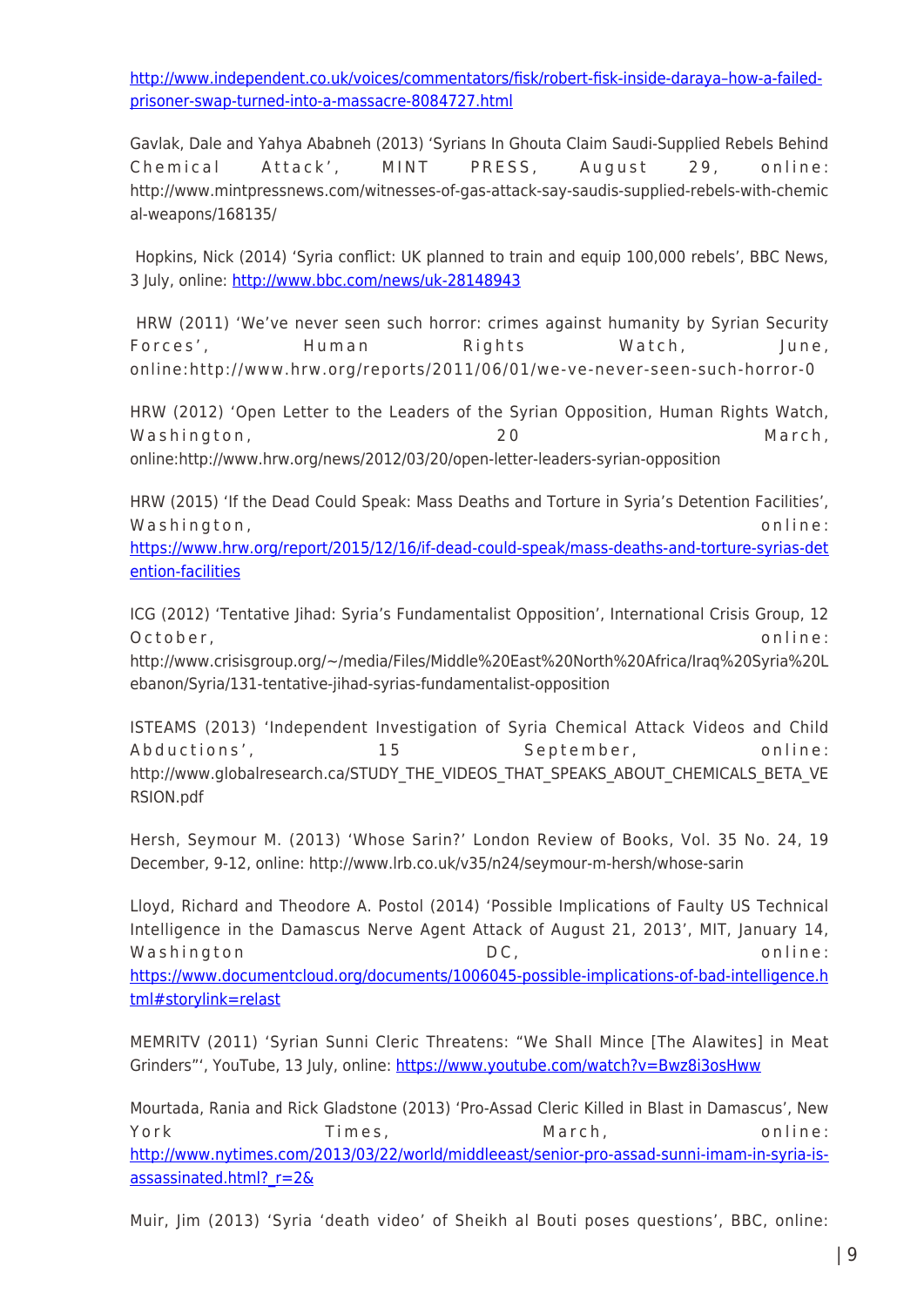<http://www.bbc.com/news/world-middle-east-22086230>

Narwani, Sharmine (2014) Syria: The hidden massacre, RT, 7 May, online: <http://rt.com/op-edge/157412-syria-hidden-massacre-2011/>

OHCHR (2012) 'Periodic Update', Independent International Commission of Inquiry established pursuant to resolution A/HRC/S – 17/1 and extended through resolution A/HRC/Res/19/22, 24 may, online:

<http://www.ohchr.org/Documents/HRBodies/HRCouncil/CoISyria/PeriodicUpdate24May2012.pdf>

Rosen, Nir (2012) 'Q&A: Nir Rosen on Syria's armed opposition', Al Jazeera, 13 Feb, online: <http://www.aljazeera.com/indepth/features/2012/02/201221315020166516.html>

Rothman, Noah (2014) 'Dempsey: I know of Arab allies who fund ISIS', YouTube, 16 September, online:<https://www.youtube.com/watch?v=nA39iVSo7XE>

RT (2015) 'No Firsthand info on alleged Russian 'airstrike' on hospital in Syria – Red Cross top executive', 29 October, online: <https://www.rt.com/news/320046-stillhart-red-cross-hospital-russia/>

SANA (2011) 'Mother Agnes Merriam al-Saleeb: Nameless Gunmen Possessing Advanced Firearms Terrorize Citizens and Security in Syria', Syrian Free Press Network, 19 November, online:

[http://syrianfreepress.wordpress.com/2011/11/19/mother-agnes-merriam-al-saleeb-nameless-g](http://syrianfreepress.wordpress.com/2011/11/19/mother-agnes-merriam-al-saleeb-nameless-gunmen-possessing-advanced-firearms-terrorize-citizens-and-security-in-syria/) [unmen-possessing-advanced-firearms-terrorize-citizens-and-security-in-syria/](http://syrianfreepress.wordpress.com/2011/11/19/mother-agnes-merriam-al-saleeb-nameless-gunmen-possessing-advanced-firearms-terrorize-citizens-and-security-in-syria/)

 Shaheen, Kareem (2016) 'Almost 1,500 killed in chemical weapons attacks' in Syria', The Guardian, 14 March, online: [http://www.theguardian.com/world/2016/mar/14/syria-chemical-weapons-attacks-almost-1500-k](http://www.theguardian.com/world/2016/mar/14/syria-chemical-weapons-attacks-almost-1500-killed-report-united-nations) [illed-report-united-nations](http://www.theguardian.com/world/2016/mar/14/syria-chemical-weapons-attacks-almost-1500-killed-report-united-nations)

 Sterling, Rick (2016) 'The Caesar Photo Fraud that Undermined Syrian Negotiations', Counter Punch, 4 March, online: [http://www.counterpunch.org/2016/03/04/the-caesar-photo-fraud-that-undermined-syrian-negot](http://www.counterpunch.org/2016/03/04/the-caesar-photo-fraud-that-undermined-syrian-negotiations/) [iations/](http://www.counterpunch.org/2016/03/04/the-caesar-photo-fraud-that-undermined-syrian-negotiations/)

Sterling, Rick (2015) 'Eight Problems with Amnesty's Report on Aleppo Syria', Dissident Voice, 14 May, online: <http://dissidentvoice.org/2015/05/eight-problems-with-amnestys-report-on-aleppo-syria/>

Stuart, Robert (2013) 'Fabrication in BBC Panorama 'Saving Syria's Children', BBC Panorama Saving Syria's Children, online:<https://bbcpanoramasavingsyriaschildren.wordpress.com/>

Stuart, Robert (2015) 'Fake TV Images: BBC Admits "Switching Syria Footage" On Grounds of "Taste and Decency", Global Research, 2 June, online: [www.globalresearch.ca/fake-images-bbc-admits-switching-syria-footage-on-grounds-of-taste-an](http://www.globalresearch.ca/fake-images-bbc-admits-switching-syria-footage-on-grounds-of-taste-and-decency/5452883) [d-decency/5452883](http://www.globalresearch.ca/fake-images-bbc-admits-switching-syria-footage-on-grounds-of-taste-and-decency/5452883)

 Syrian Alikhbaria (2013) 'Terrorists affiliated to Jabhat al-Nusra confess to assassination of Sheikh al-Bouti', YouTube, 2 January, online: https://www.youtube.com/watch?v=5PIyoy3tI A

Tierney, Dominic (2015) 'Bashar al-Assad and the Devil's Endgame', The Atlantic, 28